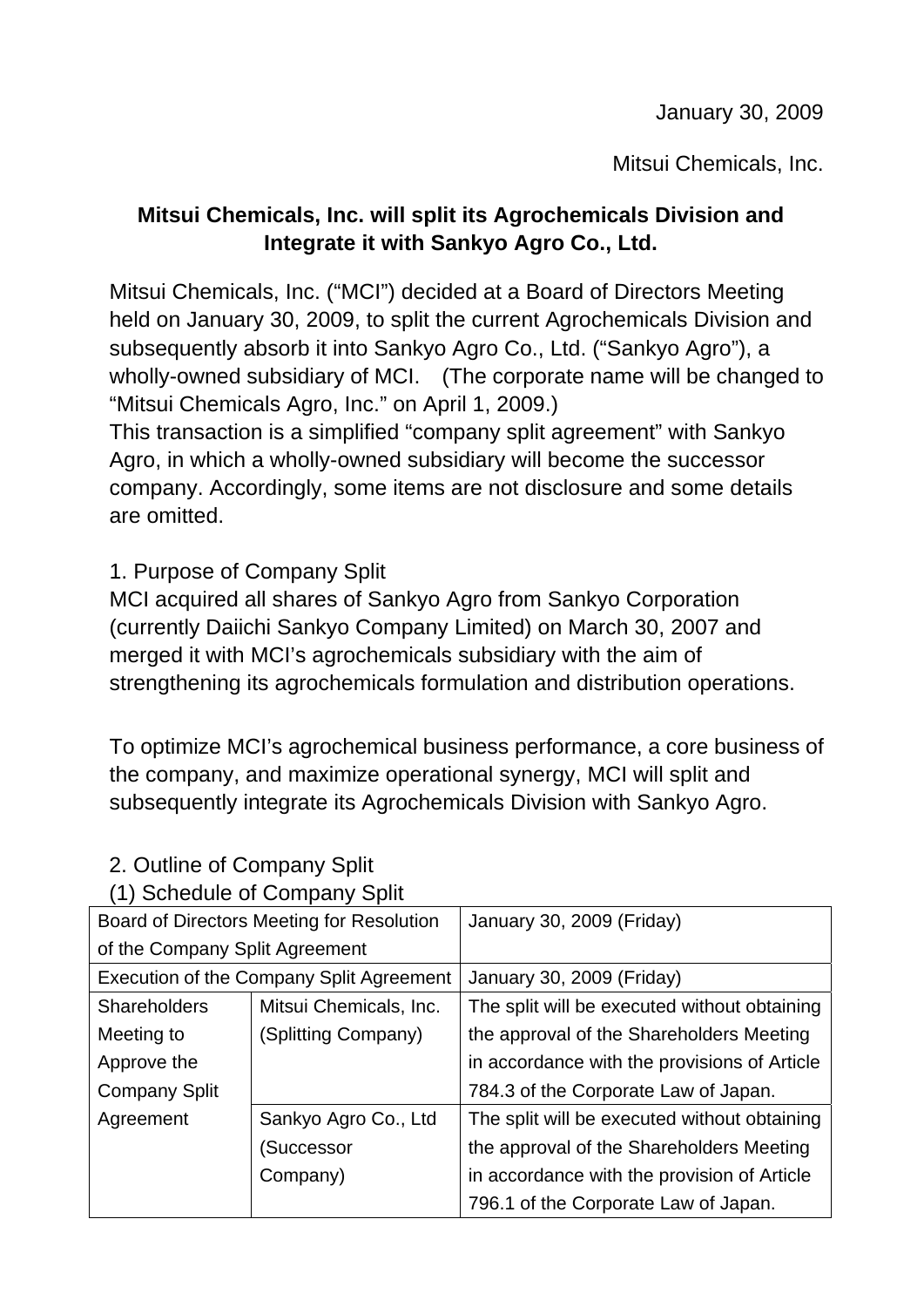| <b>Tentative Date of Company Split</b> | April 1, 2009 (Wednesday) |
|----------------------------------------|---------------------------|
| (Effective date)                       |                           |

- (2) Method of Company Split MCI will be the splitting company. Sankyo Agro will be the successor company.
- (3) Decrease in Paid-in Capital due to Company Split No change in the company's Paid-in Capital will result from the split.
- (4) Rights and Obligations Regarding Stock Subscription Rights and Bonds with Stock Subscription Rights of the Splitting Company MCI does not issue stock subscription rights and bonds with stock subscription rights.
- (5) Rights and Obligations to be Succeeded by the Successor Company Sankyo Agro is expected to succeed from MCI those portions of the assets and liabilities with respect to MCI's Agrochemicals Division. Employment agreement with MCI employees is not included.

#### (6) Prospects of Fulfillment of Obligations

 MCI believes that there is no issue with the prospect for fulfilling obligations to be borne by MCI and Sankyo Agro after the company split.

| (1) Company Name | Mitsui Chemicals, Inc.          | Sankyo Agro Co., Ltd.                         |
|------------------|---------------------------------|-----------------------------------------------|
|                  | (Splitting Company)             | (Successor Company)                           |
| (2) Business     | Manufacture, processing, sale   | R&D, manufacture, sales,<br>$\blacksquare$    |
|                  | of automotive & industrial      | import and export of                          |
|                  | materials, packaging &          | agrochemicals and fertilizer                  |
|                  | engineering materials, living & | Manufacture and sale of<br>$\blacksquare$     |
|                  | energy materials, information & | non-agricultural pesticides                   |
|                  | electronics materials, fine &   | Protection against insects<br>$\blacksquare$  |
|                  | performance chemicals,          | and ants, and moisture                        |
|                  | agrochemicals, feedstocks,      | prevention for building                       |
|                  | phenols, PTA & PET, and         | materials                                     |
|                  | industrial chemicals, including | Other businesses related to<br>$\blacksquare$ |
|                  | other related businesses.       | the above.                                    |
| $(3)$ Date of    | July 25, 1947                   | April 1, 2003                                 |
| Establishment    |                                 |                                               |

#### 3. Outline of the Parties Concerned in Company Split (As of December 31, 2008)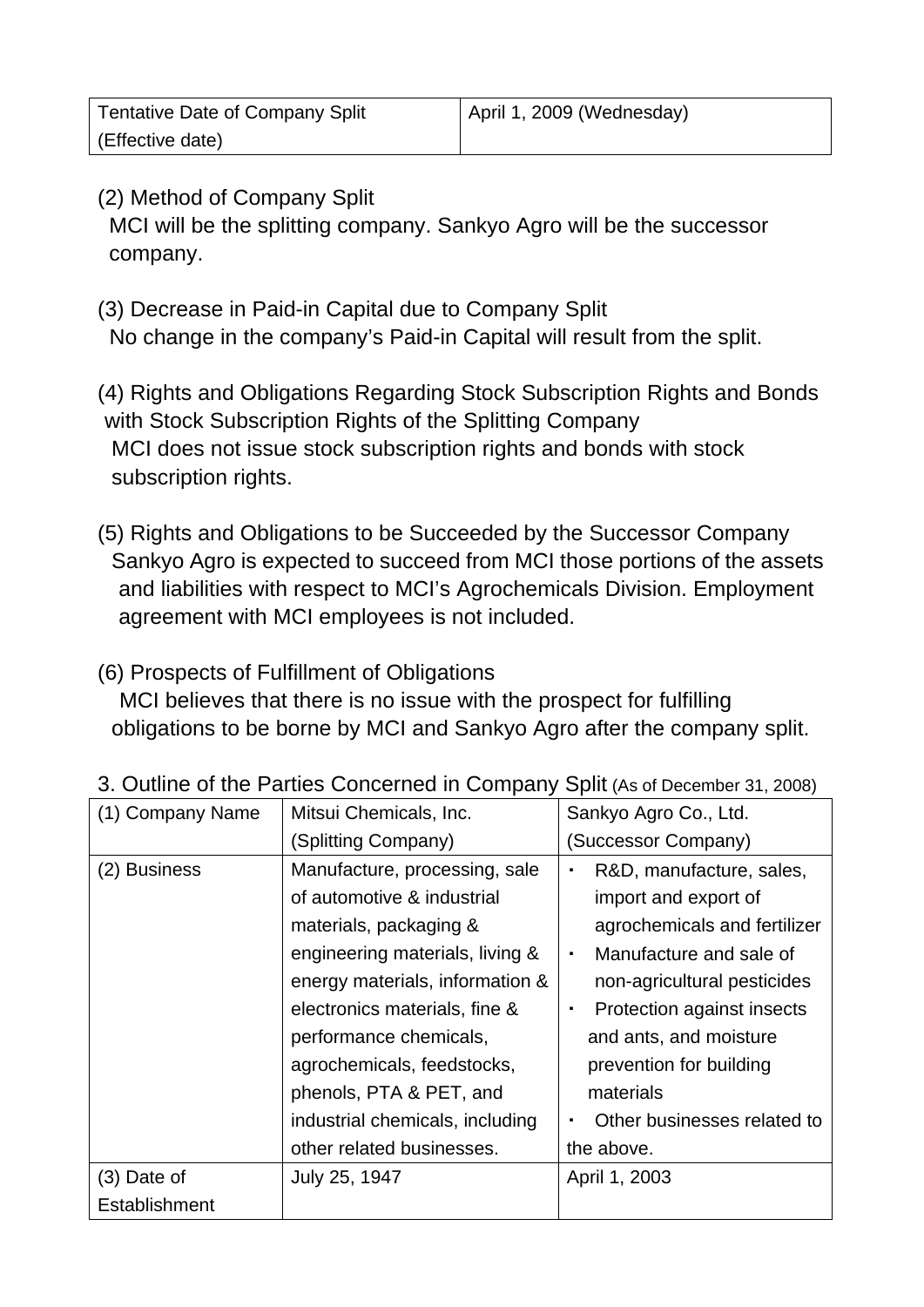| (4) Location of Head       | 5-2, Higashi-Shimbashi          | 5-2, Higashi-Shimbashi     |
|----------------------------|---------------------------------|----------------------------|
| Office                     | 1-chome, Minato-ku, Tokyo       | 1-chome, Minato-ku, Tokyo  |
| (5) Representative         | Kenji Fujiyoshi (President &    | Ryuichi Kubota (President) |
| Officer                    | CEO)                            |                            |
| (6) Paid-in Capital        | 103,226 million yen             | 350 million yen            |
| (7) Number of              | 792,020,076                     | 6,181                      |
| <b>Shares Issued</b>       |                                 |                            |
| (8) Net Assets             | 517,549 million yen             | 29,109 million yen         |
|                            | (consolidated)                  | (non-consolidated) *       |
| (9) Total Assets           | 1,432,473 million yen           | 42,178 million yen         |
|                            | (consolidated)                  | (non-consolidated)*        |
| (10) Fiscal Year-end       | March 31                        | March 31                   |
| $(11)$ Major               | The Master Trust Bank of        | <b>MCI 100%</b>            |
| Shareholders and           | Japan, Ltd. (Trust account)     |                            |
| <b>Shareholding Ratios</b> | 6.15%                           |                            |
|                            | Japan Trustee Services Bank,    |                            |
|                            | Ltd. (Trust account) 5.01%      |                            |
|                            | Japan Trustee Services Bank,    |                            |
|                            | Ltd.                            |                            |
|                            | (Toray Industries Ind.          |                            |
|                            | <b>Retirement Benefit Trust</b> |                            |
|                            | Account re-entrusted by Chuo    |                            |
|                            | Mitsui Asset Trust and Banking  |                            |
|                            | Company, Ltd.) 4.72%            |                            |
|                            | (As of September 30, 2008)      |                            |

\* Sankyo Agro owns two subsidiaries. The simple total of net assets and total assets are as follows (as of December 31, 2008): Net Assets: 32,586 million yen, Total Assets: 47,535 million yen

- 4. Outline of the Business to be Split
- (1) Principal business of the operations to be split
- ・Agrochemicals (active ingredients and formulations)
- ・Environment-protection chemical materials (repellent, preventive agents,

veterinary medicine)